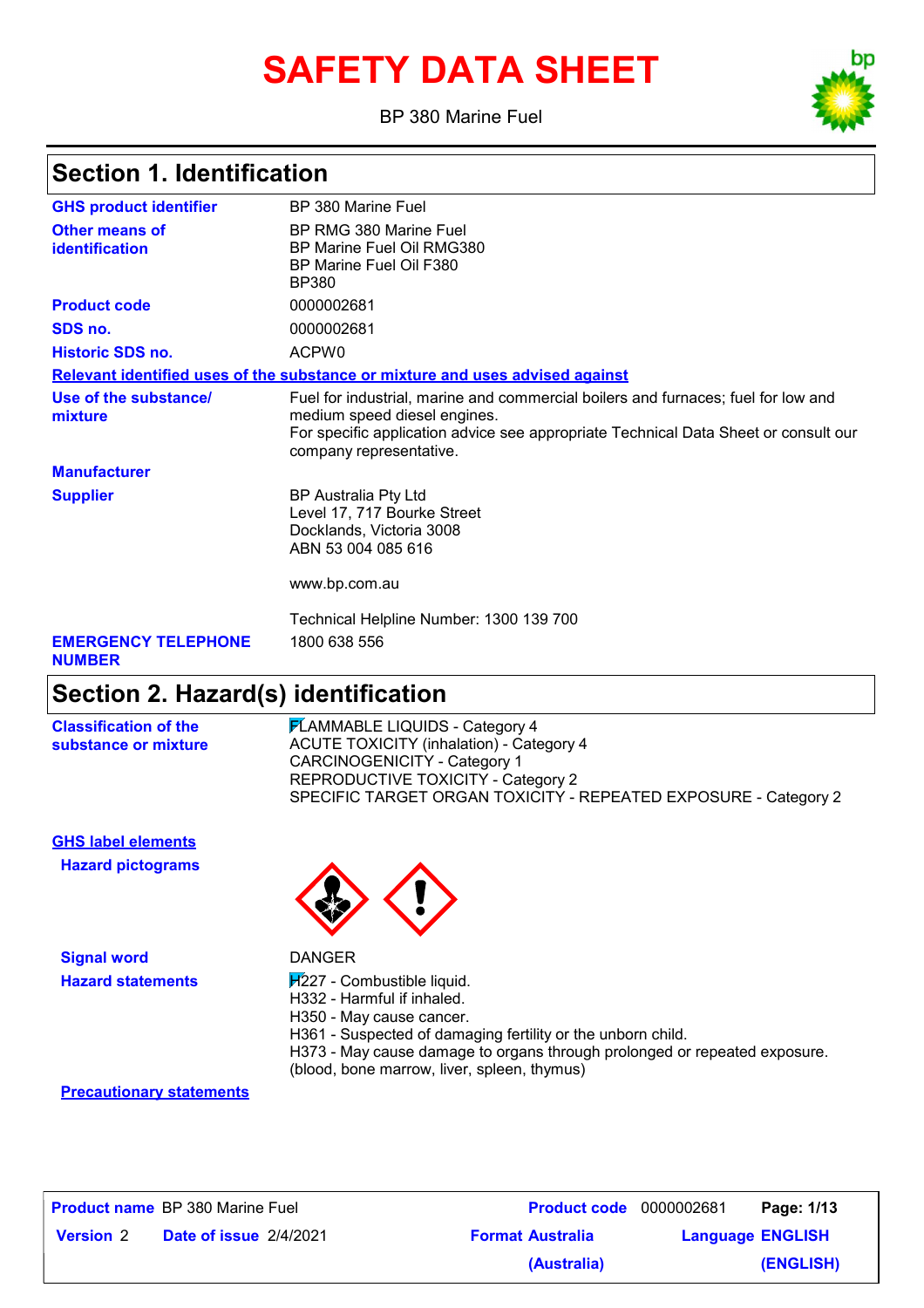## **Section 2. Hazard(s) identification**

| <b>Prevention</b>          | P201 - Obtain special instructions before use.                                       |
|----------------------------|--------------------------------------------------------------------------------------|
|                            | P202 - Do not handle until all safety precautions have been read and understood.     |
|                            | P281 - Use personal protective equipment as required.                                |
|                            | P280 - Wear protective gloves, protective clothing and eye or face protection.       |
|                            | P210 - Keep away from flames and hot surfaces. No smoking.                           |
|                            | P271 - Use only outdoors or in a well-ventilated area.                               |
|                            | P260 - Do not breathe vapour.                                                        |
| <b>Response</b>            | P308 + P313 - IF exposed or concerned: Get medical attention.                        |
|                            | P304 + P340, P312 - IF INHALED: Remove person to fresh air and keep                  |
|                            | comfortable for breathing. Call a POISON CENTER or doctor if you feel unwell.        |
| <b>Storage</b>             | P405 - Store locked up.                                                              |
|                            | P403 + P235 - Store in a well-ventilated place. Keep cool.                           |
| <b>Disposal</b>            | P501 - Dispose of contents and container in accordance with all local, regional,     |
|                            | national and international regulations.                                              |
| <b>Supplemental label</b>  | Repeated exposure may cause skin dryness or cracking.                                |
| elements                   |                                                                                      |
| Other hazards which do not | Air contaminants may be formed during use of the product.                            |
| result in classification   | Note: High Pressure Applications                                                     |
|                            | Injections through the skin resulting from contact with the product at high pressure |
|                            | constitute a major medical emergency.                                                |
|                            | See 'Notes to physician' under First-Aid Measures, Section 4 of this Safety Data     |
|                            | Sheet.                                                                               |
|                            | Will cause burns if hot material contacts eyes.                                      |
|                            | Will cause burns if hot material contacts skin.                                      |
|                            | This material can contain hydrogen sulphide $(H_2S)$ , a very toxic and extremely    |
|                            | flammable gas.                                                                       |

#### **Section 3. Composition and ingredient information**

**Substance/mixture** Mixture

Heavy fuel oil. May contain sulphur. May contain performance improvement additives.

| <b>Ingredient name</b>                       | $%$ (w/w)   | <b>CAS</b> number |
|----------------------------------------------|-------------|-------------------|
| Distillates (petroleum), straight-run middle | $≥20 - 100$ | 64741-44-2        |
| Fuel oil, No 6                               | ≥20 - 100   | 68553-00-4        |
| Fuels, diesel                                | ~10         | 68334-30-5        |

**There are no additional ingredients present which, within the current knowledge of the supplier and in the concentrations applicable, are classified as hazardous to health or the environment and hence require reporting in this section.**

**Occupational exposure limits, if available, are listed in Section 8.**

#### **Section 4. First aid measures**

|                                                                                                                                                                                                                                                                                                                                                                                                             |                                         | <b>Description of necessary first aid measures</b> |                                                                                                                                                                         |  |                         |
|-------------------------------------------------------------------------------------------------------------------------------------------------------------------------------------------------------------------------------------------------------------------------------------------------------------------------------------------------------------------------------------------------------------|-----------------------------------------|----------------------------------------------------|-------------------------------------------------------------------------------------------------------------------------------------------------------------------------|--|-------------------------|
| Hot product - Flood with water to dissipate heat. In the event of any product<br>Eye contact<br>remaining, do not try to remove it other than by continued irrigation with water.<br>Obtain medical attention immediately.<br>Cold product - Wash eye thoroughly with copious quantities of water, ensuring<br>eyelids are held open. Obtain medical advice if any pain or redness develops or<br>persists. |                                         |                                                    |                                                                                                                                                                         |  |                         |
| <b>Inhalation</b><br>If inhaled, remove to fresh air. If not breathing, if breathing is irregular or if<br>respiratory arrest occurs, provide artificial respiration or oxygen by trained personnel.<br>Get medical attention.<br>EXPOSURE TO HYDROGEN SULPHIDE (H2S):<br>Casualties suffering ill effects as a result of exposure to hydrogen sulphide should                                              |                                         |                                                    |                                                                                                                                                                         |  |                         |
|                                                                                                                                                                                                                                                                                                                                                                                                             |                                         |                                                    | be immediately removed to fresh air and medical assistance obtained without delay.<br>Unconscious casualties must be placed in the recovery position. Monitor breathing |  |                         |
|                                                                                                                                                                                                                                                                                                                                                                                                             | <b>Product name</b> BP 380 Marine Fuel  |                                                    | <b>Product code</b> 0000002681                                                                                                                                          |  | Page: 2/13              |
|                                                                                                                                                                                                                                                                                                                                                                                                             | <b>Version 2 Date of issue 2/4/2021</b> |                                                    | <b>Format Australia</b>                                                                                                                                                 |  | <b>Language ENGLISH</b> |
|                                                                                                                                                                                                                                                                                                                                                                                                             |                                         |                                                    | (Australia)                                                                                                                                                             |  | <b>(ENGLISH)</b>        |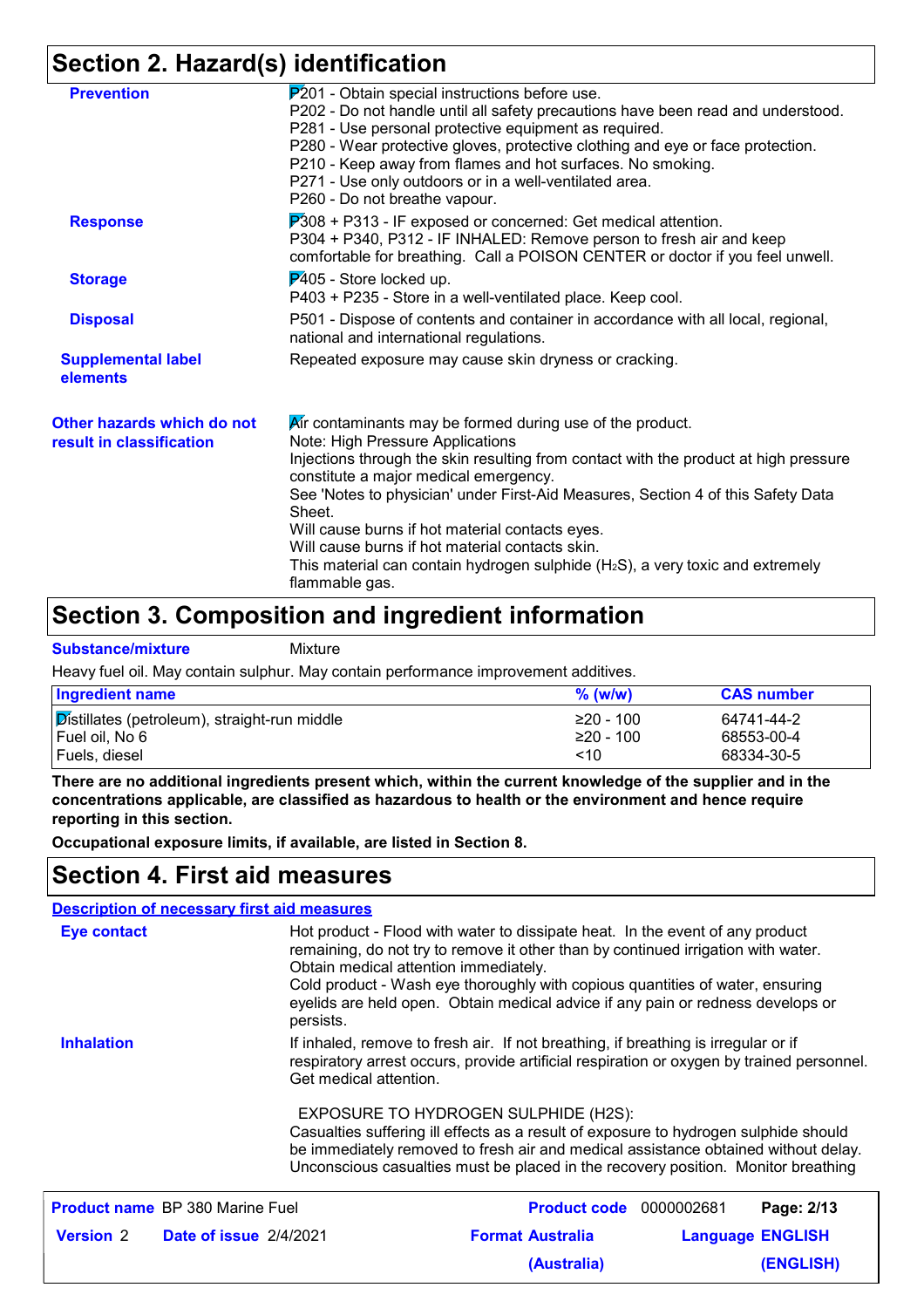## **Section 4. First aid measures**

|                     | and pulse rate and if breathing has failed, or is deemed inadequate, respiration must<br>be assisted, preferably by the mouth to mouth method. Administer external cardiac<br>massage if necessary. Seek medical attention immediately.                                                                                                                                                                                                                                                                                                                                                                                                                                              |
|---------------------|--------------------------------------------------------------------------------------------------------------------------------------------------------------------------------------------------------------------------------------------------------------------------------------------------------------------------------------------------------------------------------------------------------------------------------------------------------------------------------------------------------------------------------------------------------------------------------------------------------------------------------------------------------------------------------------|
| <b>Skin contact</b> | Drench contaminated clothing with water before removing. This is necessary to<br>avoid the risk of sparks from static electricity that could ignite contaminated clothing.<br>Contaminated clothing is a fire hazard. Contaminated leather, particularly footwear,<br>must be discarded. Hot Product - Flood skin with cold water to dissipate heat, cover<br>with clean cotton or gauze, obtain medical advice immediately.<br>Cold Product - Wash contaminated skin with soap and water. Remove<br>contaminated clothing and wash underlying skin as soon as reasonably practicable.<br>Never use gasoline, kerosene or other solvents to remove product from skin or<br>clothing. |
| <b>Ingestion</b>    | Do not induce vomiting unless directed to do so by medical personnel. Never give<br>anything by mouth to an unconscious person. If unconscious, place in recovery<br>position and get medical attention immediately. Get medical attention.                                                                                                                                                                                                                                                                                                                                                                                                                                          |

**Most important symptoms/effects, acute and delayed**

See Section 11 for more detailed information on health effects and symptoms.

**Indication of immediate medical attention and special treatment needed, if necessary**

| <b>Notes to physician</b>         | Treatment should in general be symptomatic and directed to relieving any effects.<br>Inhalation of hydrogen sulphide may cause central respiratory depression leading to<br>coma and death. It is irritant to the respiratory tract causing chemical pneumonitis<br>and pulmonary oedema. The onset of pulmonary oedema may be delayed for 24 to<br>48 hours. Treat with oxygen and ventilate as appropriate. Administer broncho-<br>dilators if indicated and consider administration of corticosteroids. Keep casualty<br>under surveillance for 48 hours in case pulmonary oedema develops.                                                           |
|-----------------------------------|----------------------------------------------------------------------------------------------------------------------------------------------------------------------------------------------------------------------------------------------------------------------------------------------------------------------------------------------------------------------------------------------------------------------------------------------------------------------------------------------------------------------------------------------------------------------------------------------------------------------------------------------------------|
|                                   | Note: High Pressure Applications<br>Injections through the skin resulting from contact with the product at high pressure<br>constitute a major medical emergency. Injuries may not appear serious at first but<br>within a few hours tissue becomes swollen, discoloured and extremely painful with<br>extensive subcutaneous necrosis.<br>Surgical exploration should be undertaken without delay. Thorough and extensive<br>debridement of the wound and underlying tissue is necessary to minimise tissue<br>loss and prevent or limit permanent damage. Note that high pressure may force the<br>product considerable distances along tissue planes. |
| <b>Specific treatments</b>        | No specific treatment.                                                                                                                                                                                                                                                                                                                                                                                                                                                                                                                                                                                                                                   |
| <b>Protection of first-aiders</b> | No action shall be taken involving any personal risk or without suitable training. If it<br>is suspected that fumes are still present, the rescuer should wear an appropriate<br>mask or self-contained breathing apparatus. It may be dangerous to the person<br>providing aid to give mouth-to-mouth resuscitation. Wash contaminated clothing<br>thoroughly with water before removing it, or wear gloves.                                                                                                                                                                                                                                            |

## **Section 5. Firefighting measures**

#### **Extinguishing media**

**Suitable extinguishing media Unsuitable extinguishing media**

In case of fire, use water fog, foam, dry chemical or carbon dioxide extinguisher or spray.

Do not use water jet.

|                      | <b>Product name</b> BP 380 Marine Fuel |  |
|----------------------|----------------------------------------|--|
| Marcian <sup>2</sup> | $Data$ of incurs $2/4/202$             |  |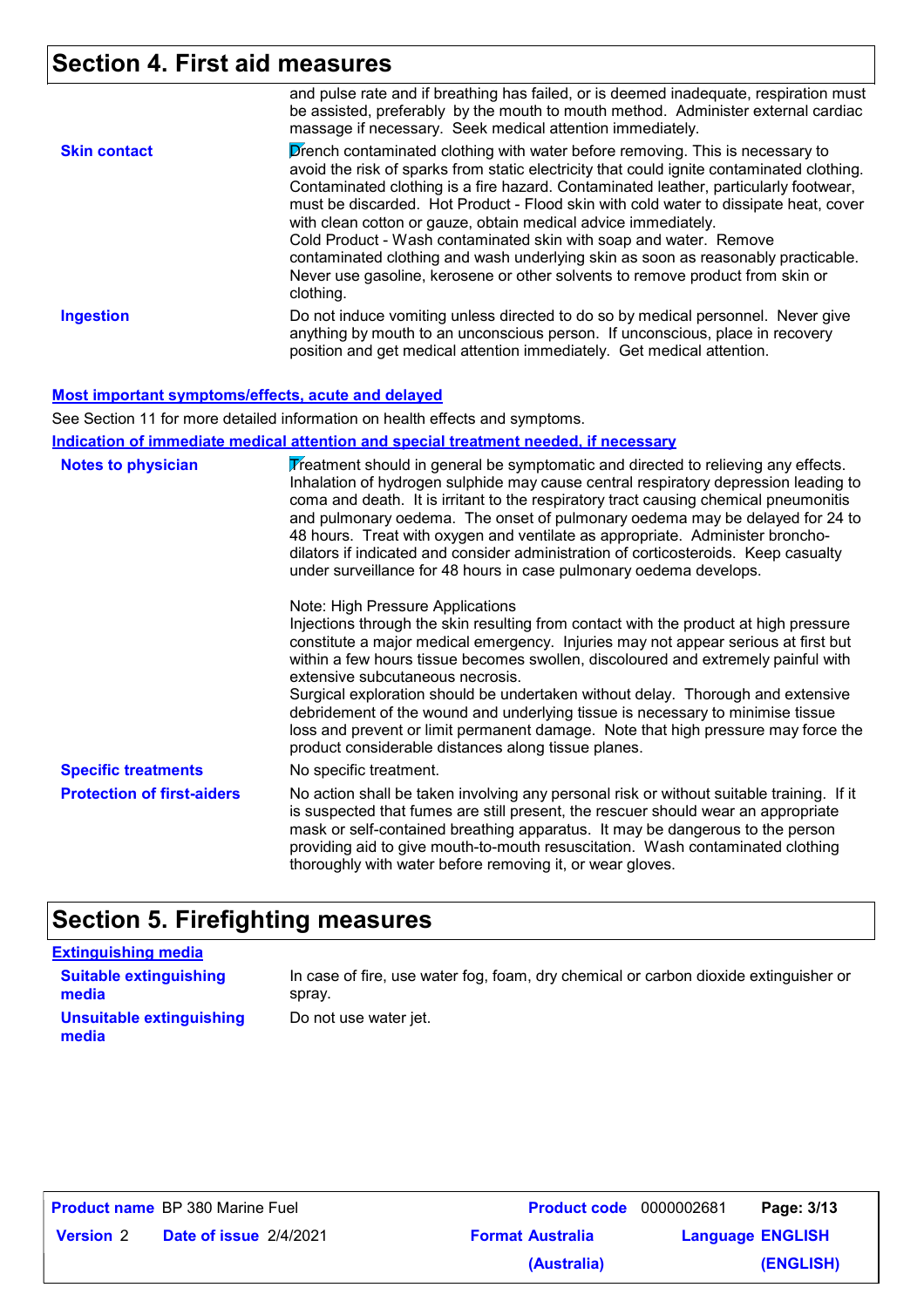## **Section 5. Firefighting measures**

| <b>Specific hazards arising</b><br>from the chemical                            | Avoid spraying directly into storage containers because of the danger of boil-over.<br>Boil-over is the rapid increase in volume caused by the presence of water in hot<br>product and the subsequent overflow from a tank. Combustible liquid. Fire water<br>contaminated with this material must be contained and prevented from being<br>discharged to any waterway, sewer or drain. In a fire or if heated, a pressure<br>increase will occur and the container may burst, with the risk of a subsequent<br>explosion. Runoff to sewer may create fire or explosion hazard. Vapours can form<br>explosive mixtures with air. Vapours are heavier than air and can spread along the<br>ground or float on water surfaces to remote ignition sources. Vapours may<br>accumulate in low or confined areas or travel a considerable distance to a source of<br>ignition and flash back. Liquid will float and may reignite on surface of water. |
|---------------------------------------------------------------------------------|-------------------------------------------------------------------------------------------------------------------------------------------------------------------------------------------------------------------------------------------------------------------------------------------------------------------------------------------------------------------------------------------------------------------------------------------------------------------------------------------------------------------------------------------------------------------------------------------------------------------------------------------------------------------------------------------------------------------------------------------------------------------------------------------------------------------------------------------------------------------------------------------------------------------------------------------------|
| <b>Hazardous thermal</b><br>decomposition products                              | Combustion products may include the following:<br>carbon oxides (CO, CO <sub>2</sub> ) (carbon monoxide, carbon dioxide)<br>sulphur oxides (SO, SO <sub>2</sub> , etc.)<br>Hydrogen Sulphide (H2S)                                                                                                                                                                                                                                                                                                                                                                                                                                                                                                                                                                                                                                                                                                                                              |
| <b>Special protective actions</b><br>for fire-fighters                          | No action shall be taken involving any personal risk or without suitable training.<br>Promptly isolate the scene by removing all persons from the vicinity of the incident if<br>there is a fire. First move people out of line-of-sight of the scene and away from<br>windows. Move containers from fire area if this can be done without risk. Use water<br>spray to keep fire-exposed containers cool.                                                                                                                                                                                                                                                                                                                                                                                                                                                                                                                                       |
| <b>Special protective</b><br>equipment for fire-fighters<br><b>Hazchem code</b> | Fire-fighters should wear positive pressure self-contained breathing apparatus<br>(SCBA) and full turnout gear.<br>$\cdot$ 3Z                                                                                                                                                                                                                                                                                                                                                                                                                                                                                                                                                                                                                                                                                                                                                                                                                   |

## **Section 6. Accidental release measures**

#### **Personal precautions, protective equipment and emergency procedures**

| For non-emergency<br>personnel   |                                        | and extremely flammable gas.                  | Immediately contact emergency personnel. No action shall be taken involving any<br>personal risk or without suitable training. Evacuate surrounding areas. Keep<br>unnecessary and unprotected personnel from entering. Do not touch or walk<br>through spilt material. No flares, smoking or flames in hazard area. Avoid breathing<br>vapour or mist. Provide adequate ventilation. Put on appropriate personal<br>protective equipment. Floors may be slippery; use care to avoid falling. Eliminate<br>all ignition sources. This material can contain hydrogen sulphide $(H_2S)$ , a very toxic    |                         |
|----------------------------------|----------------------------------------|-----------------------------------------------|---------------------------------------------------------------------------------------------------------------------------------------------------------------------------------------------------------------------------------------------------------------------------------------------------------------------------------------------------------------------------------------------------------------------------------------------------------------------------------------------------------------------------------------------------------------------------------------------------------|-------------------------|
|                                  |                                        | breathing apparatus (SCBA).                   | Entry into a confined space or poorly ventilated area contaminated with vapour,<br>mist or fume is extremely hazardous without the correct respiratory protective<br>equipment and a safe system of work. Wear self-contained positive pressure                                                                                                                                                                                                                                                                                                                                                         |                         |
|                                  | For emergency responders               | information in "For non-emergency personnel". | Entry into a confined space or poorly ventilated area contaminated with vapour, mist<br>or fume is extremely hazardous without the correct respiratory protective equipment<br>and a safe system of work. Wear self-contained breathing apparatus. Wear a<br>suitable chemical protective suit. Chemical resistant boots. See also the                                                                                                                                                                                                                                                                  |                         |
| <b>Environmental precautions</b> |                                        | immediately.                                  | Depending upon its temperature the product may be liquid, semi-solid or solid.<br>Protect drains from spills and prevent entry of product, since this may result in<br>blockage on cooling. Should blockage occur, notify the appropriate authority                                                                                                                                                                                                                                                                                                                                                     |                         |
|                                  |                                        | Spillages in water or at sea:                 | Product less dense than water: In case of small spillages in closed waters (i.e.<br>ports), contain product with floating barriers or other equipment. Collect spilled<br>product by absorbing with specific floating absorbents. Product which is denser<br>than water will sink to the bottom, and usually no intervention will be feasible. If<br>possible, collect the product and contaminated materials with mechanical means,<br>and store/dispose of according to relevant regulations. In special situations (to be<br>assessed on case-by-case basis, according to expert judgement and local |                         |
|                                  | <b>Product name BP 380 Marine Fuel</b> |                                               | <b>Product code</b> 0000002681                                                                                                                                                                                                                                                                                                                                                                                                                                                                                                                                                                          | Page: 4/13              |
| <b>Version 2</b>                 | Date of issue 2/4/2021                 |                                               | <b>Format Australia</b>                                                                                                                                                                                                                                                                                                                                                                                                                                                                                                                                                                                 | <b>Language ENGLISH</b> |
|                                  |                                        |                                               | (Australia)                                                                                                                                                                                                                                                                                                                                                                                                                                                                                                                                                                                             | (ENGLISH)               |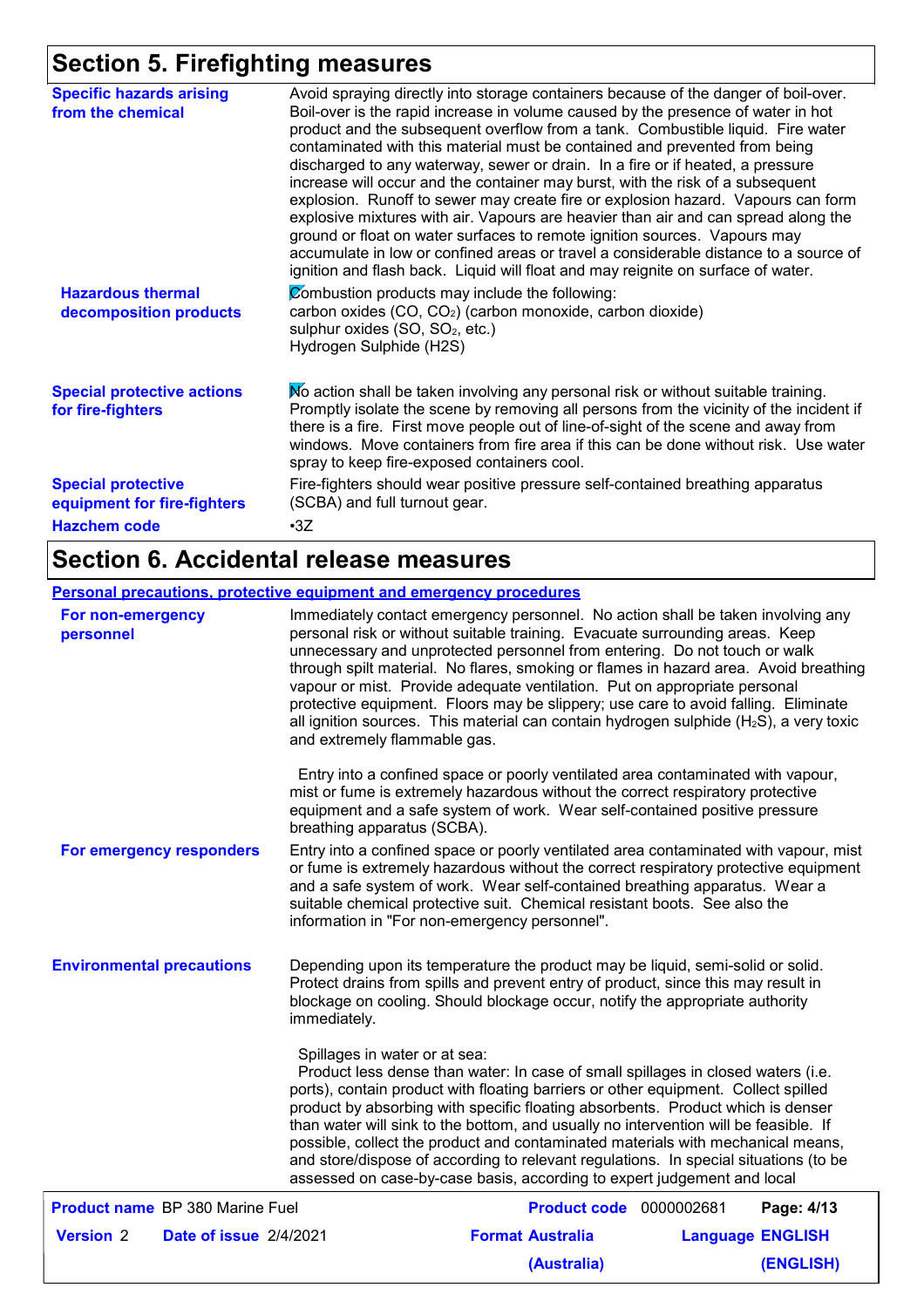#### **Section 6. Accidental release measures**

Eliminate all ignition sources. Stop leak if without risk. Move containers from spill area. Approach the release from upwind. Prevent entry into sewers, water courses, basements or confined areas. Dike spill area and do not allow product to reach sewage system and surface or ground water. Contain and collect spillage with noncombustible, absorbent material e.g. sand, earth, vermiculite or diatomaceous earth and place in container for disposal according to local regulations. Use spark-proof tools and explosion-proof equipment. Contaminated absorbent material may pose the same hazard as the spilt product. The method and equipment used must be in conformance with appropriate regulations and industry practice on explosive atmospheres. Depending upon its temperature the product may be liquid, semisolid or solid. Protect drains from spills and prevent entry of product, since this may result in blockage on cooling. Should blockage occur, notify the appropriate authority immediately. Dispose of via a licensed waste disposal contractor. conditions), excavations of trenches on the bottom to collect the product with sand may be a feasible option. If possible, before working in the combustion/exhaust spaces of engines/boilers or before handling ash/dust produced by the combustion of product, the work area should be thoroughly dampened with water. This will help to minimise the amount of airborne contamination produced by the work activity. However, because of the risk of explosion, do not allow water to come into contact with hot ash/dust. If possible, large spillages in open waters should be contained with floating barriers or other mechanical means. If this is not possible, control the spreading of the spillage, and collect the product by skimming or other suitable mechanical means. The use of dispersants should be advised by an expert, and, if required, approved by local authorities. Collect recovered product and other contaminated materials in suitable tanks or containers for recycle, recovery or safe disposal. **Large spill** Eliminate all ignition sources. Stop leak if without risk. Move containers from spill area. Absorb with an inert material and place in an appropriate waste disposal container. Use spark-proof tools and explosion-proof equipment. Dispose of via a licensed waste disposal contractor. The method and equipment used must be in conformance with appropriate regulations and industry practice on explosive atmospheres. **Small spill Methods and material for containment and cleaning up**

#### **Section 7. Handling and storage**

|                                                                                                                                                                                                                                                                                                                                                                                                                                                                                                                                                                                                                                                                                                                                                                                                                                                                                                                                                                                                                                                                                                                                                 | <b>Precautions for safe handling</b>   |  |                                                                                                                                                                                                                                                                                                                                                                                                                                                                              |  |                         |
|-------------------------------------------------------------------------------------------------------------------------------------------------------------------------------------------------------------------------------------------------------------------------------------------------------------------------------------------------------------------------------------------------------------------------------------------------------------------------------------------------------------------------------------------------------------------------------------------------------------------------------------------------------------------------------------------------------------------------------------------------------------------------------------------------------------------------------------------------------------------------------------------------------------------------------------------------------------------------------------------------------------------------------------------------------------------------------------------------------------------------------------------------|----------------------------------------|--|------------------------------------------------------------------------------------------------------------------------------------------------------------------------------------------------------------------------------------------------------------------------------------------------------------------------------------------------------------------------------------------------------------------------------------------------------------------------------|--|-------------------------|
| $\triangleright$ to appropriate personal protective equipment (see Section 8). Avoid exposure -<br><b>Protective measures</b><br>obtain special instructions before use. Avoid exposure during pregnancy. Do not<br>handle until all safety precautions have been read and understood. Do not get in<br>eyes or on skin or clothing. Do not breathe vapour or mist. Do not ingest. Use only<br>with adequate ventilation. Wear appropriate respirator when ventilation is<br>inadequate. Keep in the original container or an approved alternative made from a<br>compatible material, kept tightly closed when not in use. Store and use away from<br>heat, sparks, open flame or any other ignition source. Use explosion-proof electrical<br>(ventilating, lighting and material handling) equipment. Use only non-sparking tools.<br>Empty containers retain product residue and can be hazardous. Do not reuse<br>container. Avoid contact of spilt material and runoff with soil and surface waterways.<br>Contact with hot product may cause burns.<br>Eating, drinking and smoking should be prohibited in areas where this material is |                                        |  |                                                                                                                                                                                                                                                                                                                                                                                                                                                                              |  |                         |
| <b>Advice on general</b><br>occupational hygiene<br>without delay.                                                                                                                                                                                                                                                                                                                                                                                                                                                                                                                                                                                                                                                                                                                                                                                                                                                                                                                                                                                                                                                                              |                                        |  | handled, stored and processed. Wash thoroughly after handling. Remove<br>contaminated clothing and protective equipment before entering eating areas. See<br>also Section 8 for additional information on hygiene measures.<br>Regular periodic self inspection of the skin is recommended, especially those<br>areas subject to contamination. In the event of any localised changes in<br>appearance or texture of the skin being noticed, medical advice should be sought |  |                         |
|                                                                                                                                                                                                                                                                                                                                                                                                                                                                                                                                                                                                                                                                                                                                                                                                                                                                                                                                                                                                                                                                                                                                                 | <b>Product name</b> BP 380 Marine Fuel |  | <b>Product code</b> 0000002681                                                                                                                                                                                                                                                                                                                                                                                                                                               |  | Page: 5/13              |
| <b>Version 2</b>                                                                                                                                                                                                                                                                                                                                                                                                                                                                                                                                                                                                                                                                                                                                                                                                                                                                                                                                                                                                                                                                                                                                | Date of issue 2/4/2021                 |  | <b>Format Australia</b>                                                                                                                                                                                                                                                                                                                                                                                                                                                      |  | <b>Language ENGLISH</b> |

**(Australia)**

**(ENGLISH)**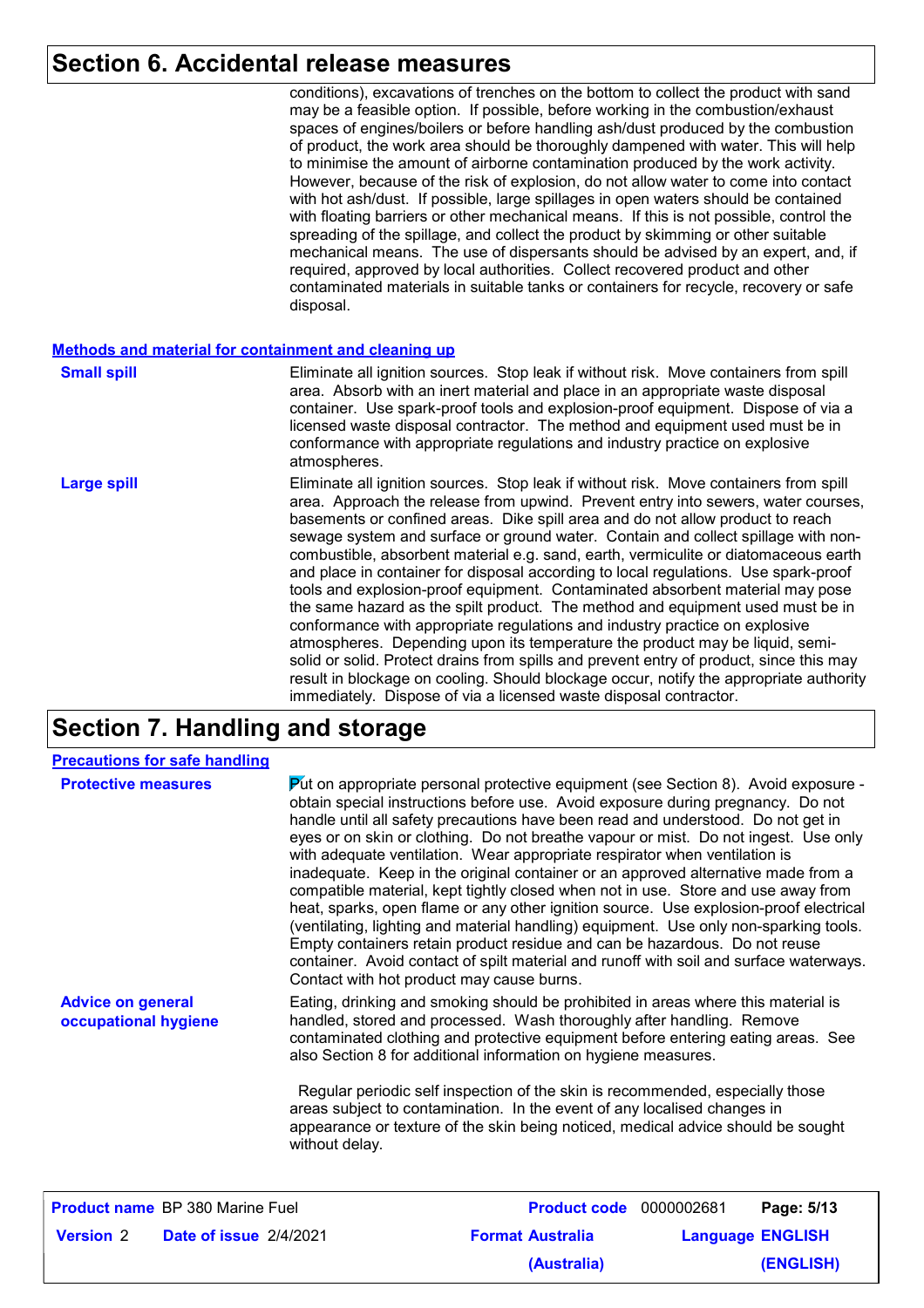## **Section 7. Handling and storage**

| <b>Conditions for safe storage,</b> |  |
|-------------------------------------|--|
| including any                       |  |
| incompatibilities                   |  |

Store in accordance with local regulations. Store in a segregated and approved area. Store in original container protected from direct sunlight in a dry, cool and wellventilated area, away from incompatible materials (see Section 10) and food and drink. Store locked up. Eliminate all ignition sources. Separate from oxidising materials. Keep container tightly closed and sealed until ready for use. Store and use only in equipment/containers designed for use with this product. Containers that have been opened must be carefully resealed and kept upright to prevent leakage. Do not store in unlabelled containers. Use appropriate containment to avoid environmental contamination.

This material can contain hydrogen sulphide  $(H<sub>2</sub>S)$ , a very toxic and extremely flammable gas. Vapours containing hydrogen sulphide may accumulate during storage or transport and may also be vented during filling of tanks. Hydrogen sulphide has a typical "bad egg" smell but at high concentrations the sense of smell is rapidly lost, therefore do not rely on sense of smell for detecting hydrogen sulphide. Use specially designed measuring instruments for determining its concentration. If hydrogen sulphide is present, the flammable limits can be from 4.3 to 45.5% by volume and its presence may promote the formation of pyrophoric iron compounds.

 Light hydrocarbon vapours can build up in the headspace of tanks. These can cause flammability/explosion hazards even at temperatures below the normal flash point (note: flash point must not be regarded as a reliable indicator of the potential flammability of vapour in tank headspaces). Tank headspaces should always be regarded as potentially flammable and care should be taken to avoid static electrical discharge and all ignition sources during filling, ullaging and sampling from storage tanks. Do not enter storage tanks. If entry to vessels is necessary, follow permit to work procedures. Entry into a confined space or poorly ventilated area contaminated with vapour, mist or fume is extremely hazardous without the correct respiratory protective equipment and a safe system of work. When the product is pumped (e.g. during filling, discharge or ullaging) and when sampling, there is a risk of static discharge. Ensure equipment used is properly earthed or bonded to the tank structure. Electrical equipment should not be used unless it is intrinsically safe (i.e. will not produce sparks). Explosive air/vapour mixtures may form at ambient temperature. If product comes into contact with hot surfaces, or leaks occur from pressurised fuel pipes, the vapour or mists generated will create a flammability or explosion hazard. Product contaminated rags, paper or material used to absorb spillages, represent a fire hazard, and should not be allowed to accumulate. Dispose of safely immediately after use.

#### **Section 8. Exposure controls and personal protection**

#### **Control parameters**

**Occupational exposure limits**

| <b>Ingredient name</b>                       | <b>Exposure limits</b>                                           |
|----------------------------------------------|------------------------------------------------------------------|
| Distillates (petroleum), straight-run middle | <b>ACGIH TLV (United States).</b>                                |
|                                              | TWA: 5 mg/m <sup>3</sup> 8 hours. Form: Oil mist,                |
|                                              | mineral                                                          |
| Fuels, diesel                                | <b>ACGIH TLV (United States). Absorbed</b>                       |
|                                              | through skin.<br>TWA: 100 mg/m <sup>3</sup> , (measured as total |
|                                              | hydrocarbons) 8 hours. Issued/Revised:                           |
|                                              | 1/2007 Form: Inhalable fraction and vapor                        |
| Fuel oil, residual                           | <b>ACGIH TLV (United States).</b>                                |
|                                              | TWA: 0.2 mg/m <sup>3</sup> , (Benzene-soluble)                   |
| Hydrogen Sulphide                            | [Air contaminant]                                                |
|                                              | Safe Work Australia (Australia).                                 |
|                                              | STEL: 21 mg/m <sup>3</sup> 15 minutes. Issued/                   |
|                                              | Revised: 5/1995                                                  |
|                                              | STEL: 15 ppm 15 minutes. Issued/Revised:                         |
| <b>Product name</b> BP 380 Marine Fuel       | <b>Product code</b> 0000002681<br>Page: 6/13                     |
| <b>Version 2 Date of issue 2/4/2021</b>      | <b>Format Australia</b><br><b>Language ENGLISH</b>               |
|                                              | (ENGLISH)<br>(Australia)                                         |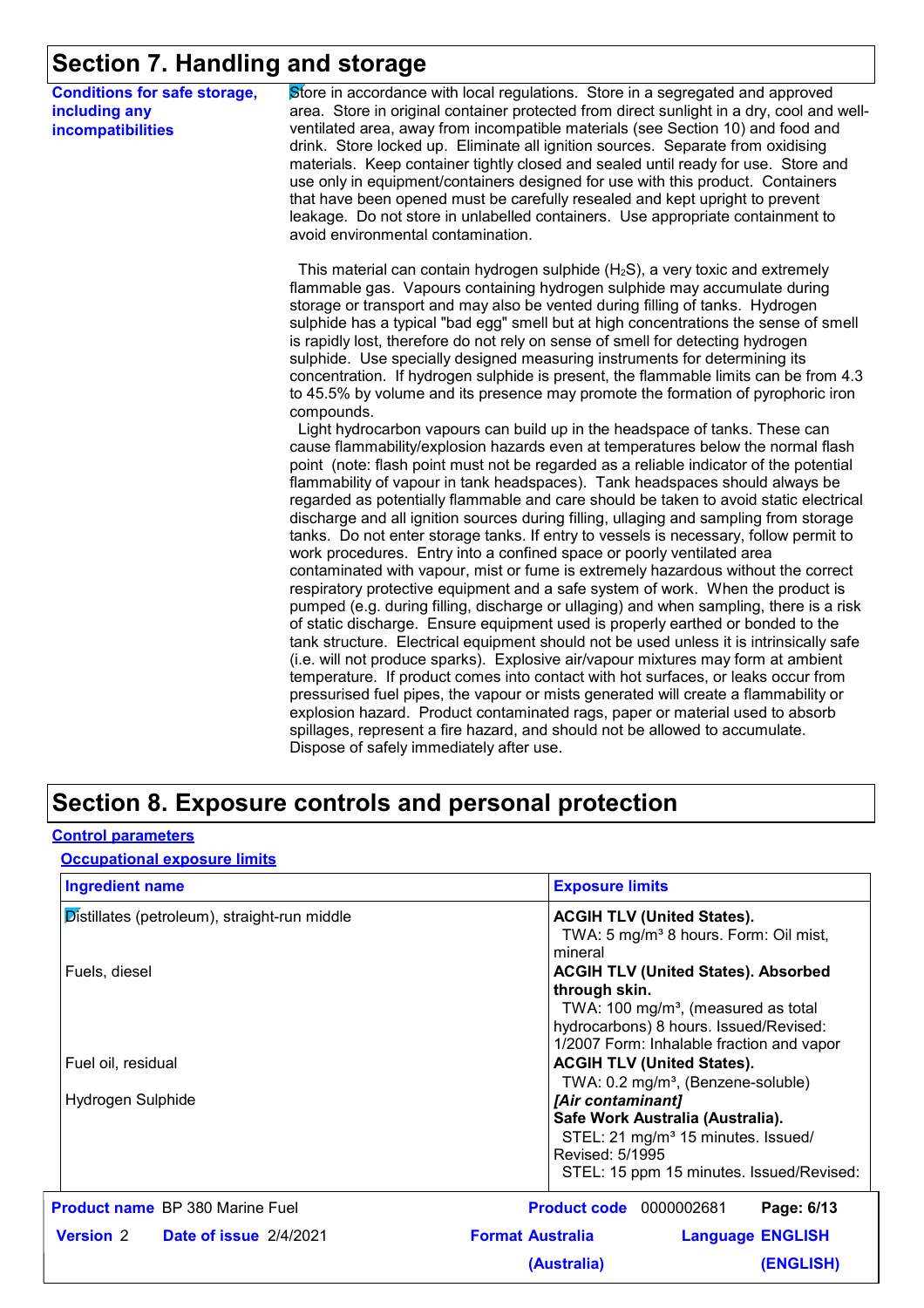## **Section 8. Exposure controls and personal protection**

|--|

| <b>Appropriate engineering</b><br>controls | All activities involving chemicals should be assessed for their risks to health, to<br>ensure exposures are adequately controlled. Personal protective equipment should<br>only be considered after other forms of control measures (e.g. engineering controls)<br>have been suitably evaluated. Personal protective equipment should conform to<br>appropriate standards, be suitable for use, be kept in good condition and properly<br>maintained.<br>Your supplier of personal protective equipment should be consulted for advice on<br>selection and appropriate standards. For further information contact your national<br>organisation for standards. |  |
|--------------------------------------------|----------------------------------------------------------------------------------------------------------------------------------------------------------------------------------------------------------------------------------------------------------------------------------------------------------------------------------------------------------------------------------------------------------------------------------------------------------------------------------------------------------------------------------------------------------------------------------------------------------------------------------------------------------------|--|
|                                            | Provide exhaust ventilation or other engineering controls to keep the relevant<br>airborne concentrations below their respective occupational exposure limits.<br>The final choice of protective equipment will depend upon a risk assessment. It is<br>important to ensure that all items of personal protective equipment are compatible.                                                                                                                                                                                                                                                                                                                    |  |
| <b>Environmental exposure</b><br>controls  | Emissions from ventilation or work process equipment should be checked to ensure<br>they comply with the requirements of environmental protection legislation. In some<br>cases, fume scrubbers, filters or engineering modifications to the process<br>equipment will be necessary to reduce emissions to acceptable levels.                                                                                                                                                                                                                                                                                                                                  |  |
| <b>Individual protection measures</b>      |                                                                                                                                                                                                                                                                                                                                                                                                                                                                                                                                                                                                                                                                |  |
| <b>Hygiene measures</b>                    | Wash hands, forearms and face thoroughly after handling chemical products, before<br>eating, smoking and using the lavatory and at the end of the working period.<br>Appropriate techniques should be used to remove potentially contaminated clothing.<br>Wash contaminated clothing before reusing. Ensure that eyewash stations and<br>safety showers are close to the workstation location.                                                                                                                                                                                                                                                                |  |
| <b>Eye/face protection</b>                 | Hot material: to prevent thermal burns wear a helmet, full face visor and heat<br>resistant neck flap / apron.<br>Cold material: wear safety glasses with side shields. Chemical splash goggles.                                                                                                                                                                                                                                                                                                                                                                                                                                                               |  |
| <b>Skin protection</b>                     |                                                                                                                                                                                                                                                                                                                                                                                                                                                                                                                                                                                                                                                                |  |
| <b>Hand protection</b>                     | Recommended: Nitrile gloves. Hot material: to prevent thermal burns wear heat<br>resistant and impervious gauntlets/gloves.<br>Cold material: Wear chemical resistant gloves. Recommended: nitrile gloves.                                                                                                                                                                                                                                                                                                                                                                                                                                                     |  |
|                                            | Do not re-use gloves. Protective gloves must give suitable protection against<br>mechanical risks (i.e. abrasion, blade cut and puncture). Protective gloves will<br>deteriorate over time due to physical and chemical damage. Inspect and replace<br>gloves on a regular basis. The frequency of replacement will depend upon the<br>circumstances of use.                                                                                                                                                                                                                                                                                                   |  |
| <b>Skin protection</b>                     | Use of protective clothing is good industrial practice.<br>Personal protective equipment for the body should be selected based on the task<br>being performed and the risks involved and should be approved by a specialist<br>before handling this product.<br>Cold material:                                                                                                                                                                                                                                                                                                                                                                                 |  |
|                                            | Cotton or polyester/cotton overalls will only provide protection against light<br>superficial contamination that will not soak through to the skin. Overalls should be<br>laundered on a regular basis. When the risk of skin exposure is high (e.g. when<br>cleaning up spillages or if there is a risk of splashing) then chemical resistant aprons<br>and/or impervious chemical suits and boots will be required.<br>Wear suitable protective clothing.<br>Footwear highly resistant to chemicals.<br>When there is a risk of ignition wear inherently fire resistant protective clothes and                                                               |  |
|                                            | gloves.<br>When there is a risk of ignition from static electricity, wear anti-static protective<br>clothing. For greatest effectiveness against static electricity, overalls, boots and                                                                                                                                                                                                                                                                                                                                                                                                                                                                       |  |
| <b>Product name BP 380 Marine Fuel</b>     | <b>Product code</b> 0000002681<br>Page: 7/13                                                                                                                                                                                                                                                                                                                                                                                                                                                                                                                                                                                                                   |  |
| <b>Version 2</b><br>Date of issue 2/4/2021 | <b>Format Australia</b><br><b>Language ENGLISH</b>                                                                                                                                                                                                                                                                                                                                                                                                                                                                                                                                                                                                             |  |

**(Australia)**

**(ENGLISH)**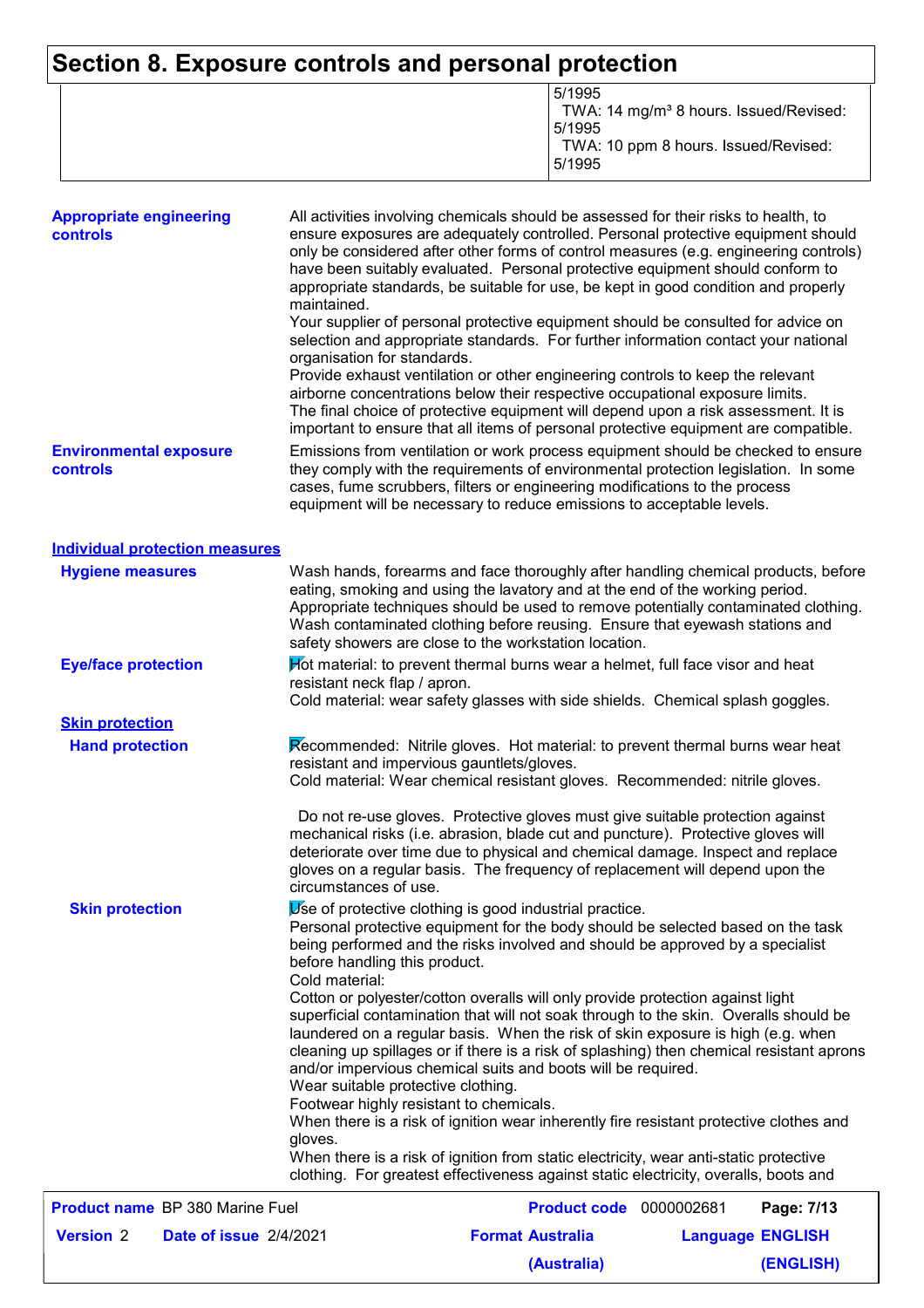# **Section 8. Exposure controls and personal protection**

|                               | gloves should all be anti-static.<br>When the risk of skin exposure is high (from experience this could apply to the<br>following tasks: cleaning work, maintenance and service, filling and transfer, taking<br>samples and cleaning up spillages) then a chemical protective suit and boots will be<br>required.<br>Work clothing / overalls should be laundered on a regular basis. Laundering of<br>contaminated work clothing should only be done by professional cleaners who have<br>been told about the hazards of the contamination. Always keep contaminated work<br>clothing away from uncontaminated work clothing and uncontaminated personal<br>clothes. |
|-------------------------------|------------------------------------------------------------------------------------------------------------------------------------------------------------------------------------------------------------------------------------------------------------------------------------------------------------------------------------------------------------------------------------------------------------------------------------------------------------------------------------------------------------------------------------------------------------------------------------------------------------------------------------------------------------------------|
| <b>Other skin protection</b>  | Appropriate footwear and any additional skin protection measures should be<br>selected based on the task being performed and the risks involved and should be<br>approved by a specialist before handling this product.                                                                                                                                                                                                                                                                                                                                                                                                                                                |
| <b>Respiratory protection</b> | Use with adequate ventilation.<br>If there is a requirement for the use of a respiratory protective device, but the use of<br>breathing apparatus (independent of ambient atmosphere) is not required, then a<br>suitable filtering device must be worn.<br>The filter class must be suitable for the maximum contaminant concentration (gas/<br>vapour/aerosol/particulates) that may arise when handling the product.                                                                                                                                                                                                                                                |
| <b>Thermal hazards</b>        | Hot material: Wear suitable protective clothing to protect against heat and brief<br>contact with flame. Protection should be provided for exposed areas of the neck<br>and head.                                                                                                                                                                                                                                                                                                                                                                                                                                                                                      |
| <b>Refer to standards:</b>    | Respiratory protection: AS/NZS 1715 and AS/NZS 1716<br>Gloves: AS/NZS 2161.1<br>Eye protection: AS/NZS 1336 and AS/NZS 1337                                                                                                                                                                                                                                                                                                                                                                                                                                                                                                                                            |

# **Section 9. Physical and chemical properties**

| <b>Appearance</b>                                 |                                                                                                                                                |
|---------------------------------------------------|------------------------------------------------------------------------------------------------------------------------------------------------|
| <b>Physical state</b>                             | Viscous liquid.                                                                                                                                |
| <b>Colour</b>                                     | Black.                                                                                                                                         |
| <b>Odour</b>                                      | Mild                                                                                                                                           |
| <b>Odour threshold</b>                            | Not available.                                                                                                                                 |
| pH                                                | Not available.                                                                                                                                 |
| <b>Melting point</b>                              | Not available.                                                                                                                                 |
| <b>Boiling point</b>                              | $>150^{\circ}$ C ( $>302^{\circ}$ F)                                                                                                           |
| <b>Flash point</b>                                | Closed cup: >61.5°C (>142.7°F) [Pensky-Martens.]                                                                                               |
| <b>Evaporation rate</b>                           | Not available.                                                                                                                                 |
| <b>Flammability (solid, gas)</b>                  | Not applicable. Based on - Physical state                                                                                                      |
| Lower and upper explosive<br>(flammable) limits   | Lower: 0.7%<br>Upper: 5%                                                                                                                       |
| <b>Vapour pressure</b>                            | $\angle 0.1$ kPa (<0.75 mm Hg) [20°C (68°F)]                                                                                                   |
| <b>Vapour density</b>                             | Not available.                                                                                                                                 |
| <b>Relative density</b>                           | Not available.                                                                                                                                 |
| <b>Density</b>                                    | 991 kg/m <sup>3</sup> (0.991 g/cm <sup>3</sup> ) at 15 <sup>°</sup> C                                                                          |
| <b>Solubility</b>                                 | Very slightly soluble in water                                                                                                                 |
| <b>Partition coefficient: n-</b><br>octanol/water | Not available.                                                                                                                                 |
| <b>Auto-ignition temperature</b>                  | >200°C (>392°F)                                                                                                                                |
| <b>Decomposition temperature</b>                  | Not available.                                                                                                                                 |
| <b>Viscosity</b>                                  | Kinematic: $>20.5$ mm <sup>2</sup> /s ( $>20.5$ cSt) at 40 <sup>°</sup> C<br>Kinematic: 230 to 380 mm <sup>2</sup> /s (230 to 380 cSt) at 50°C |

|                  | <b>Product name</b> BP 380 Marine Fuel | <b>Product code</b> 0000002681 |                         | Page: 8/13 |
|------------------|----------------------------------------|--------------------------------|-------------------------|------------|
| <b>Version 2</b> | <b>Date of issue 2/4/2021</b>          | <b>Format Australia</b>        | <b>Language ENGLISH</b> |            |
|                  |                                        | (Australia)                    |                         | (ENGLISH)  |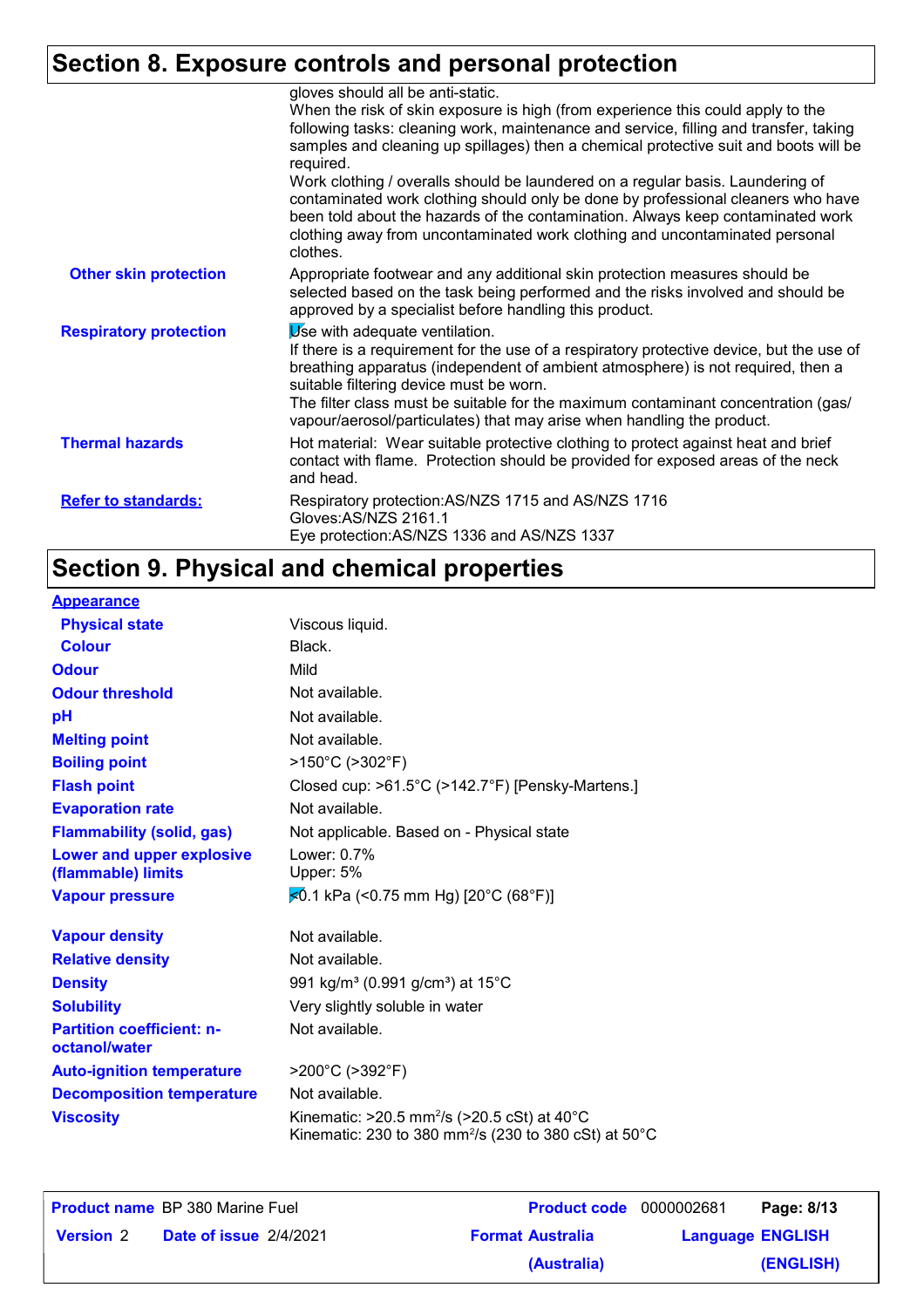## **Section 10. Stability and reactivity**

| <b>Reactivity</b>                            | No specific test data available for this product. Refer to Conditions to avoid and<br>Incompatible materials for additional information.                                                            |
|----------------------------------------------|-----------------------------------------------------------------------------------------------------------------------------------------------------------------------------------------------------|
| <b>Chemical stability</b>                    | The product is stable.                                                                                                                                                                              |
| <b>Possibility of hazardous</b><br>reactions | Under normal conditions of storage and use, hazardous reactions will not occur.<br>Under normal conditions of storage and use, hazardous polymerisation will not<br>occur.                          |
| <b>Conditions to avoid</b>                   | Avoid all possible sources of ignition (spark or flame). Avoid excessive heat. Do<br>not pressurise, cut, weld, braze, solder, drill, grind or expose containers to heat or<br>sources of ignition. |
| <b>Incompatible materials</b>                | Reactive or incompatible with the following materials: oxidising materials.                                                                                                                         |
| <b>Hazardous decomposition</b><br>products   | Under normal conditions of storage and use, hazardous decomposition products<br>should not be produced.                                                                                             |

## **Section 11. Toxicological information**

#### **Specific target organ toxicity (repeated exposure) Name Category** Distillates (petroleum), straight-run middle Category 2 - blood, bone marrow, liver, spleen Fuel oil, No 6 **Category 2** - blood, liver, thymus Category 2 - blood, liver, thymus Fuels, diesel bone marrow, liver, thymus Fuel oil, residual and the category 2 and category 2 category 2 category 2 blood, liver, thymus **Aspiration hazard Route of exposure Target organs Information on toxicological effects**

| <b>Name</b>                                  | <b>Result</b>                         |
|----------------------------------------------|---------------------------------------|
| Distillates (petroleum), straight-run middle | <b>ASPIRATION HAZARD - Category 1</b> |
| Fuels, diesel                                | <b>ASPIRATION HAZARD - Category 1</b> |

| <b>Information on likely routes</b><br>of exposure | Routes of entry anticipated: Dermal, Inhalation.                                                                 |  |
|----------------------------------------------------|------------------------------------------------------------------------------------------------------------------|--|
| <b>Potential acute health effects</b>              |                                                                                                                  |  |
| <b>Eye contact</b>                                 | Will cause burns if hot material contacts eyes.                                                                  |  |
| <b>Inhalation</b>                                  | Harmful if inhaled.                                                                                              |  |
| <b>Skin contact</b>                                | Defatting to the skin. May cause skin dryness and irritation. Will cause burns if hot<br>material contacts skin. |  |
| <b>Ingestion</b>                                   | No known significant effects or critical hazards.                                                                |  |

#### **Symptoms related to the physical, chemical and toxicological characteristics Inhalation Adverse symptoms may include the following:** nausea or vomiting headache drowsiness/fatigue dizziness/vertigo unconsciousness **Eye contact** No specific data.

**Product name** BP 380 Marine Fuel **Date of issue Version** 2 **Format Australia Language** 2/4/2021BP 380 Marine Fuel **Page: 9/13 Product code** 0000002681 **Language ENGLISH (ENGLISH) (Australia)**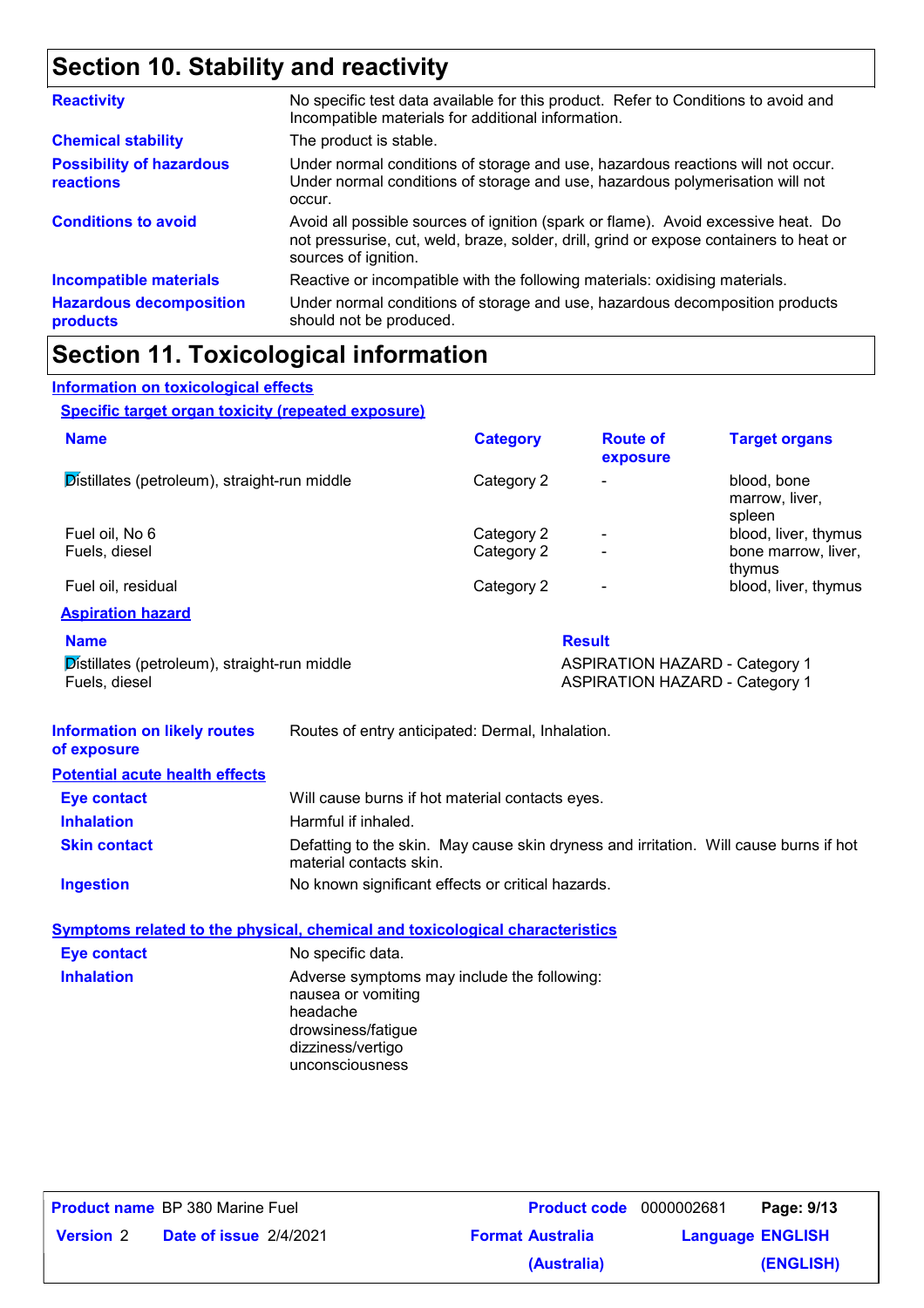# **Section 11. Toxicological information**

| <b>Skin contact</b>          | Adverse symptoms may include the following:<br>irritation<br>dryness<br>cracking<br>reduced foetal weight<br>increase in foetal deaths<br>skeletal malformations                                                                                                                                     |
|------------------------------|------------------------------------------------------------------------------------------------------------------------------------------------------------------------------------------------------------------------------------------------------------------------------------------------------|
| <b>Ingestion</b>             | Adverse symptoms may include the following:<br>reduced foetal weight<br>increase in foetal deaths<br>skeletal malformations                                                                                                                                                                          |
|                              | Delayed and immediate effects as well as chronic effects from short and long-term exposure                                                                                                                                                                                                           |
|                              |                                                                                                                                                                                                                                                                                                      |
| <b>Inhalation</b>            | Vapour, mists or fumes may contain polycyclic aromatic hydrocarbons some of<br>which are known to produce skin cancer. Vapour, mist or fume may irritate the nose,<br>mouth and respiratory tract.                                                                                                   |
| <b>General</b>               | May cause damage to organs through prolonged or repeated exposure. Prolonged<br>or repeated contact can defat the skin and lead to irritation, cracking and/or<br>dermatitis. Vapour, mists or fumes may contain polycyclic aromatic hydrocarbons<br>some of which are known to produce skin cancer. |
| <b>Carcinogenicity</b>       | May cause cancer. Risk of cancer depends on duration and level of exposure.                                                                                                                                                                                                                          |
| <b>Mutagenicity</b>          | No known significant effects or critical hazards.                                                                                                                                                                                                                                                    |
| <b>Teratogenicity</b>        | Suspected of damaging the unborn child.                                                                                                                                                                                                                                                              |
| <b>Developmental effects</b> | No known significant effects or critical hazards.                                                                                                                                                                                                                                                    |

| <b>Acute toxicity estimates</b>     |                  |
|-------------------------------------|------------------|
| <b>Route</b>                        | <b>ATE value</b> |
| <b>Inhalation (dusts and mists)</b> | $>2$ mg/         |

## **Section 12. Ecological information**

#### **Persistence and degradability**

Expected to be biodegradable.

#### **Bioaccumulative potential**

This product is not expected to bioaccumulate through food chains in the environment.

| <b>Mobility in soil</b>                                 |                                                                                                                                                                                                                               |
|---------------------------------------------------------|-------------------------------------------------------------------------------------------------------------------------------------------------------------------------------------------------------------------------------|
| <b>Soil/water partition</b><br><b>coefficient (Koc)</b> | Not available.                                                                                                                                                                                                                |
| <b>Mobility</b>                                         | Spillages may penetrate the soil causing ground water contamination. This material<br>may accumulate in sediments.                                                                                                            |
| <b>Other ecological information</b>                     | This product has a density close to that of water. If released to water the product<br>may sink.<br>Spills may form a film on water surfaces causing physical damage to organisms.<br>Oxygen transfer could also be impaired. |

|                  | <b>Product name</b> BP 380 Marine Fuel | <b>Product code</b> 0000002681 | Page: 10/13             |
|------------------|----------------------------------------|--------------------------------|-------------------------|
| <b>Version</b> 2 | <b>Date of issue 2/4/2021</b>          | <b>Format Australia</b>        | <b>Language ENGLISH</b> |
|                  |                                        | (Australia)                    | (ENGLISH)               |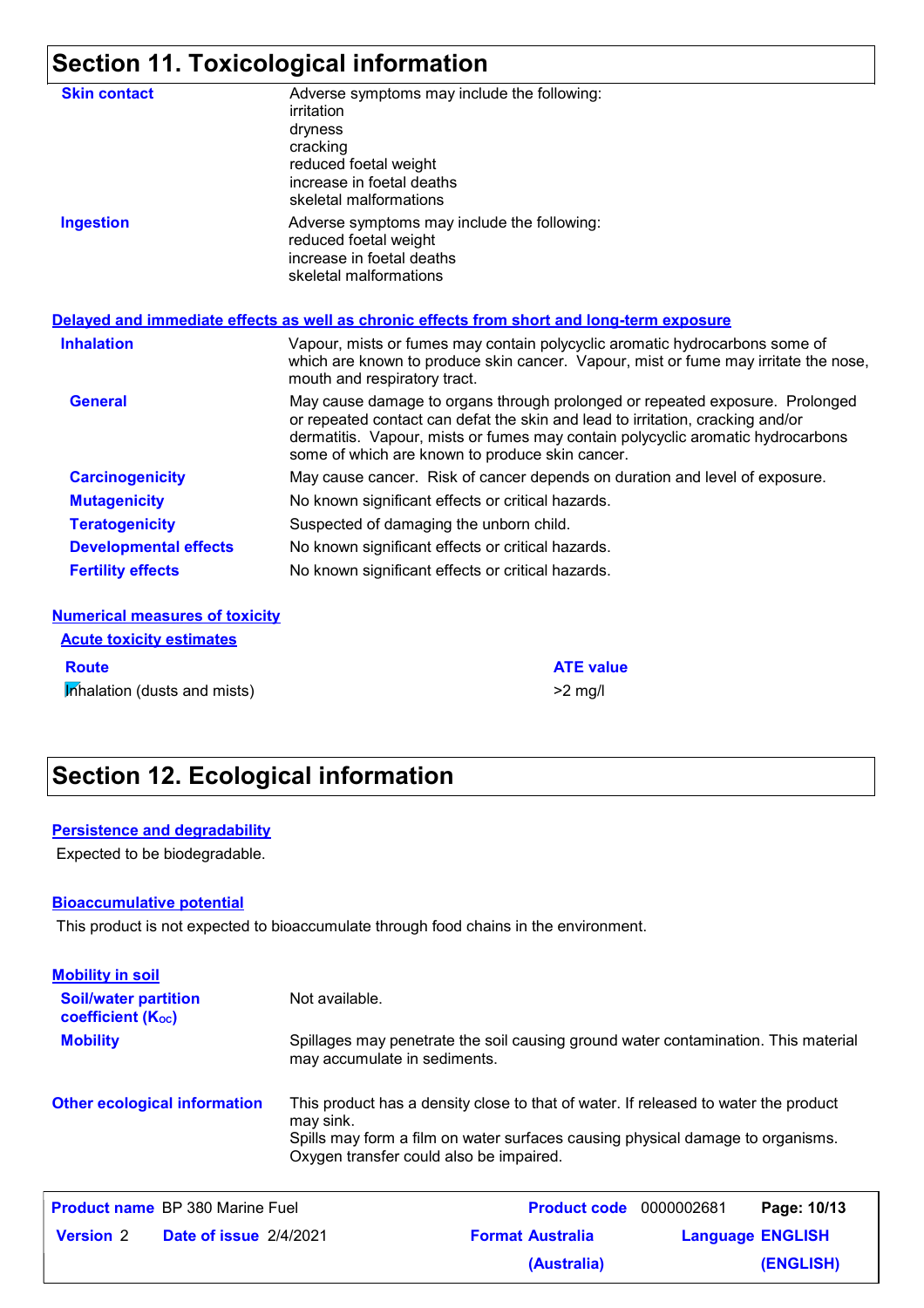## **Section 13. Disposal considerations**

| <b>Disposal methods</b>           | The generation of waste should be avoided or minimised wherever possible.<br>Significant quantities of waste product residues should not be disposed of via the<br>foul sewer but processed in a suitable effluent treatment plant. Dispose of surplus<br>and non-recyclable products via a licensed waste disposal contractor. Disposal of<br>this product, solutions and any by-products should at all times comply with the<br>requirements of environmental protection and waste disposal legislation and any<br>regional local authority requirements. Waste packaging should be recycled.<br>Incineration or landfill should only be considered when recycling is not feasible. This<br>material and its container must be disposed of in a safe way. Care should be taken<br>when handling emptied containers that have not been cleaned or rinsed out. Empty<br>containers or liners may retain some product residues. Vapour from product<br>residues may create a highly flammable or explosive atmosphere inside the<br>container. Do not cut, weld or grind used containers unless they have been cleaned<br>thoroughly internally. Avoid dispersal of spilt material and runoff and contact with<br>soil, waterways, drains and sewers. |
|-----------------------------------|------------------------------------------------------------------------------------------------------------------------------------------------------------------------------------------------------------------------------------------------------------------------------------------------------------------------------------------------------------------------------------------------------------------------------------------------------------------------------------------------------------------------------------------------------------------------------------------------------------------------------------------------------------------------------------------------------------------------------------------------------------------------------------------------------------------------------------------------------------------------------------------------------------------------------------------------------------------------------------------------------------------------------------------------------------------------------------------------------------------------------------------------------------------------------------------------------------------------------------------------------|
| <b>Outside District Constants</b> | المحتكا المستحلمة المستحققات والمستحدث والمستحققا والملحو الملا                                                                                                                                                                                                                                                                                                                                                                                                                                                                                                                                                                                                                                                                                                                                                                                                                                                                                                                                                                                                                                                                                                                                                                                      |

#### **Special Precautions for Landfill or Incineration**

No additional special precautions identified.

## **Section 14. Transport information**

|                                         | <b>ADG</b>                                                                                                                                                                                                                                                                                                                                                                                                                                                                                                       | <b>IMDG</b>                                                                                                                                                                                                                                                       | <b>IATA</b>                                                                                                                                                                                                           |
|-----------------------------------------|------------------------------------------------------------------------------------------------------------------------------------------------------------------------------------------------------------------------------------------------------------------------------------------------------------------------------------------------------------------------------------------------------------------------------------------------------------------------------------------------------------------|-------------------------------------------------------------------------------------------------------------------------------------------------------------------------------------------------------------------------------------------------------------------|-----------------------------------------------------------------------------------------------------------------------------------------------------------------------------------------------------------------------|
| <b>UN number</b>                        | <b>UN3082</b>                                                                                                                                                                                                                                                                                                                                                                                                                                                                                                    | <b>UN3082</b>                                                                                                                                                                                                                                                     | <b>UN3082</b>                                                                                                                                                                                                         |
| <b>UN proper</b><br>shipping name       | Environmentally hazardous<br>substance, liquid, n.o.s.<br>(Heavy fuel oil)                                                                                                                                                                                                                                                                                                                                                                                                                                       | <b>Environmentally hazardous</b><br>substance, liquid, n.o.s.<br>(Heavy fuel oil). Marine<br>pollutant (Heavy fuel oil)                                                                                                                                           | Environmentally hazardous<br>substance, liquid, n.o.s.<br>(Heavy fuel oil)                                                                                                                                            |
| <b>Transport hazard</b><br>class(es)    | $\boldsymbol{9}$                                                                                                                                                                                                                                                                                                                                                                                                                                                                                                 | 9                                                                                                                                                                                                                                                                 | 9                                                                                                                                                                                                                     |
| <b>Packing group</b>                    | III                                                                                                                                                                                                                                                                                                                                                                                                                                                                                                              | III                                                                                                                                                                                                                                                               | III                                                                                                                                                                                                                   |
| <b>Environmental</b><br>hazards         | Yes.                                                                                                                                                                                                                                                                                                                                                                                                                                                                                                             | Yes.                                                                                                                                                                                                                                                              | Yes.                                                                                                                                                                                                                  |
| <b>Additional</b><br><b>information</b> | The product is not regulated<br>as a dangerous good when<br>transported by road or rail in<br>either an IBC, or in other<br>container types if ≤500 kg.<br>This product is not regulated<br>as a dangerous good when<br>transported in sizes of $\leq 5$ L or<br>$\leq$ 5 kg, provided the<br>packagings meet the general<br>provisions of 4.1.1.1, 4.1.1.2<br>and 4.1.1.4 to 4.1.1.8.<br>Hazchem code .3Z<br>Initial emergency response<br>guide 47<br><b>Remarks</b> Combustible liquid<br>Class C1 (AS 1940). | This product is not regulated<br>as a dangerous good when<br>transported in sizes of ≤5 L or<br>$\leq$ 5 kg, provided the<br>packagings meet the general<br>provisions of 4.1.1.1, 4.1.1.2<br>and 4.1.1.4 to 4.1.1.8.<br><b>Emergency schedules</b><br>$F-A, S-F$ | This product is not regulated<br>as a dangerous good when<br>transported in sizes of ≤5 L or<br>$\leq$ 5 kg, provided the<br>packagings meet the general<br>provisions of 5.0.2.4.1,<br>$5.0.2.6.1.1$ and $5.0.2.8$ . |

**Special precautions for user** Not available.

|                  | <b>Product name</b> BP 380 Marine Fuel | <b>Product code</b> 0000002681 | Page: 11/13             |
|------------------|----------------------------------------|--------------------------------|-------------------------|
| <b>Version 2</b> | <b>Date of issue 2/4/2021</b>          | <b>Format Australia</b>        | <b>Language ENGLISH</b> |
|                  |                                        | (Australia)                    | (ENGLISH)               |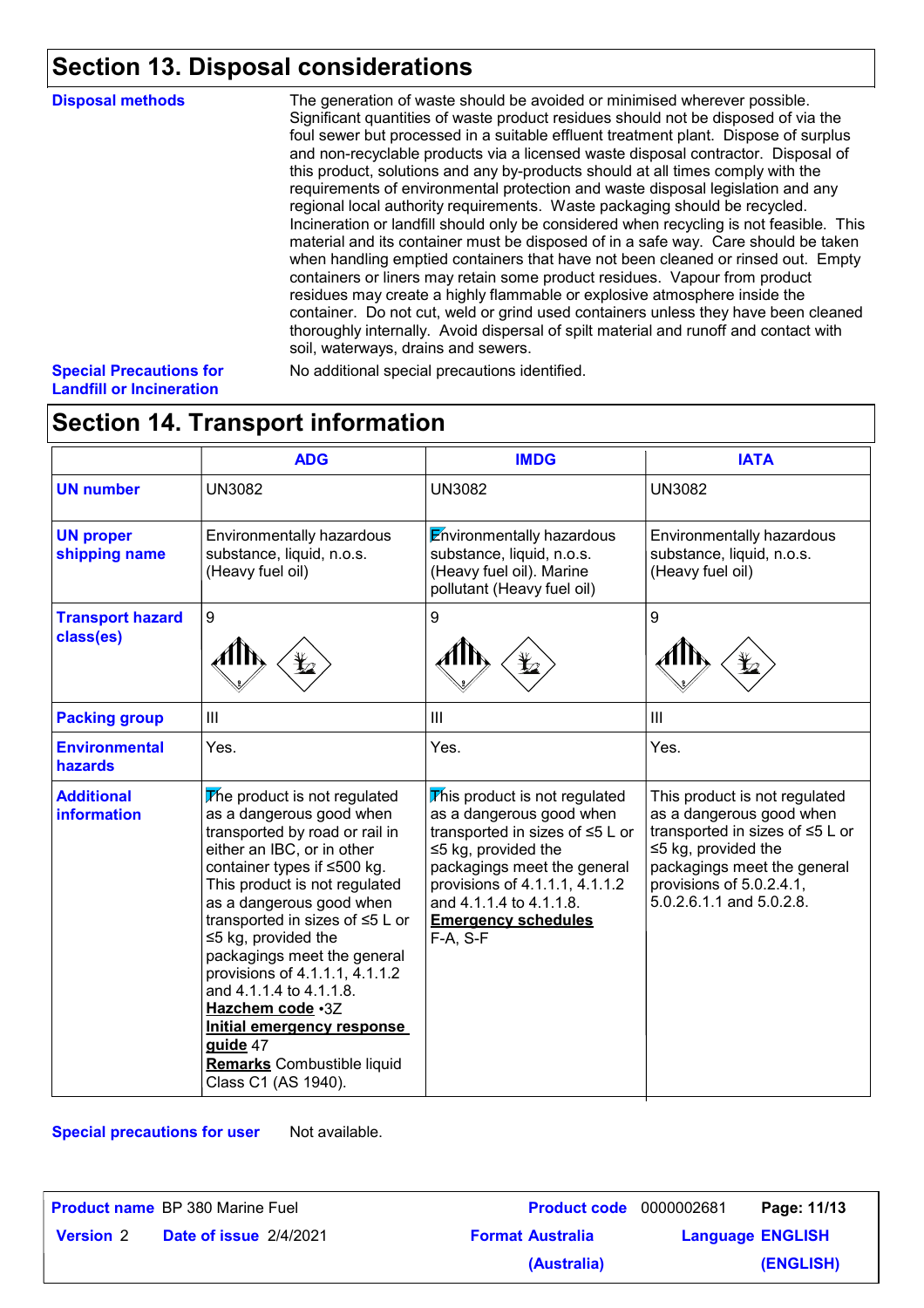### **Section 14. Transport information**

**Transport in bulk according to IMO instruments Proper shipping name** MARPOL Annex 1 rules apply for bulk shipments by sea. Category: fuel and residual oils, including ship's bunkers

## **Section 15. Regulatory information**

#### **Standard for the Uniform Scheduling of Medicines and Poisons**

Not scheduled

 Industrial Products - Labelling requirements for SUSMP do not apply to a poison that is packed and sold solely for industrial, laboratory or manufacturing use. However, this product is labelled in accordance with NOSHC National Code of Practice for labelling of workplace substances.

**Model Work Health and Safety Regulations - Scheduled Substances**

No listed substance

| <b>Montreal Protocol</b>                                        |                          |                                                                              |               |
|-----------------------------------------------------------------|--------------------------|------------------------------------------------------------------------------|---------------|
| <b>Ingredient name</b>                                          |                          | <b>List name</b>                                                             | <b>Status</b> |
| Not listed.                                                     |                          |                                                                              |               |
| <b>Stockholm Convention on Persistent Organic Pollutants</b>    |                          |                                                                              |               |
| <b>Ingredient name</b>                                          |                          | <b>List name</b>                                                             | <b>Status</b> |
| Not listed.                                                     |                          |                                                                              |               |
| <b>Rotterdam Convention on Prior Informed Consent (PIC)</b>     |                          |                                                                              |               |
| <b>Ingredient name</b>                                          |                          | <b>List name</b>                                                             | <b>Status</b> |
| Not listed.                                                     |                          |                                                                              |               |
| <b>International lists</b>                                      |                          |                                                                              |               |
| <b>National inventory</b>                                       |                          |                                                                              |               |
| <b>REACH Status</b>                                             | identified in Section 1. | For the REACH status of this product please consult your company contact, as |               |
| <b>Australia inventory (AICS)</b>                               |                          | All components are listed or exempted.                                       |               |
| <b>Canada inventory</b>                                         |                          | All components are listed or exempted.                                       |               |
| <b>China inventory (IECSC)</b>                                  | Not determined.          |                                                                              |               |
| <b>Japan inventory (ENCS)</b>                                   | Mot determined.          |                                                                              |               |
| <b>Korea inventory (KECI)</b>                                   | Not determined.          |                                                                              |               |
| <b>Philippines inventory</b><br>(PICCS)                         | Not determined.          |                                                                              |               |
| <b>Taiwan Chemical</b><br><b>Substances Inventory</b><br>(TCSI) |                          | All components are listed or exempted.                                       |               |
| <b>United States inventory</b><br>(TSCA 8b)                     |                          | All components are active or exempted.                                       |               |

#### **Section 16. Any other relevant information**

| <b>History</b>                         |                        |                            |                         |             |                         |
|----------------------------------------|------------------------|----------------------------|-------------------------|-------------|-------------------------|
| Date of printing                       |                        | 2/4/2021                   |                         |             |                         |
| Date of issue/Date of<br>revision      |                        | 2/4/2021                   |                         |             |                         |
| Date of previous issue                 |                        | 1/29/2016                  |                         |             |                         |
| <b>Version</b>                         |                        | 2                          |                         |             |                         |
| <b>Prepared by</b>                     |                        | <b>Product Stewardship</b> |                         |             |                         |
| <b>Product name</b> BP 380 Marine Fuel |                        | <b>Product code</b>        | 0000002681              | Page: 12/13 |                         |
|                                        |                        |                            |                         |             |                         |
| <b>Version 2</b>                       | Date of issue 2/4/2021 |                            | <b>Format Australia</b> |             | <b>Language ENGLISH</b> |